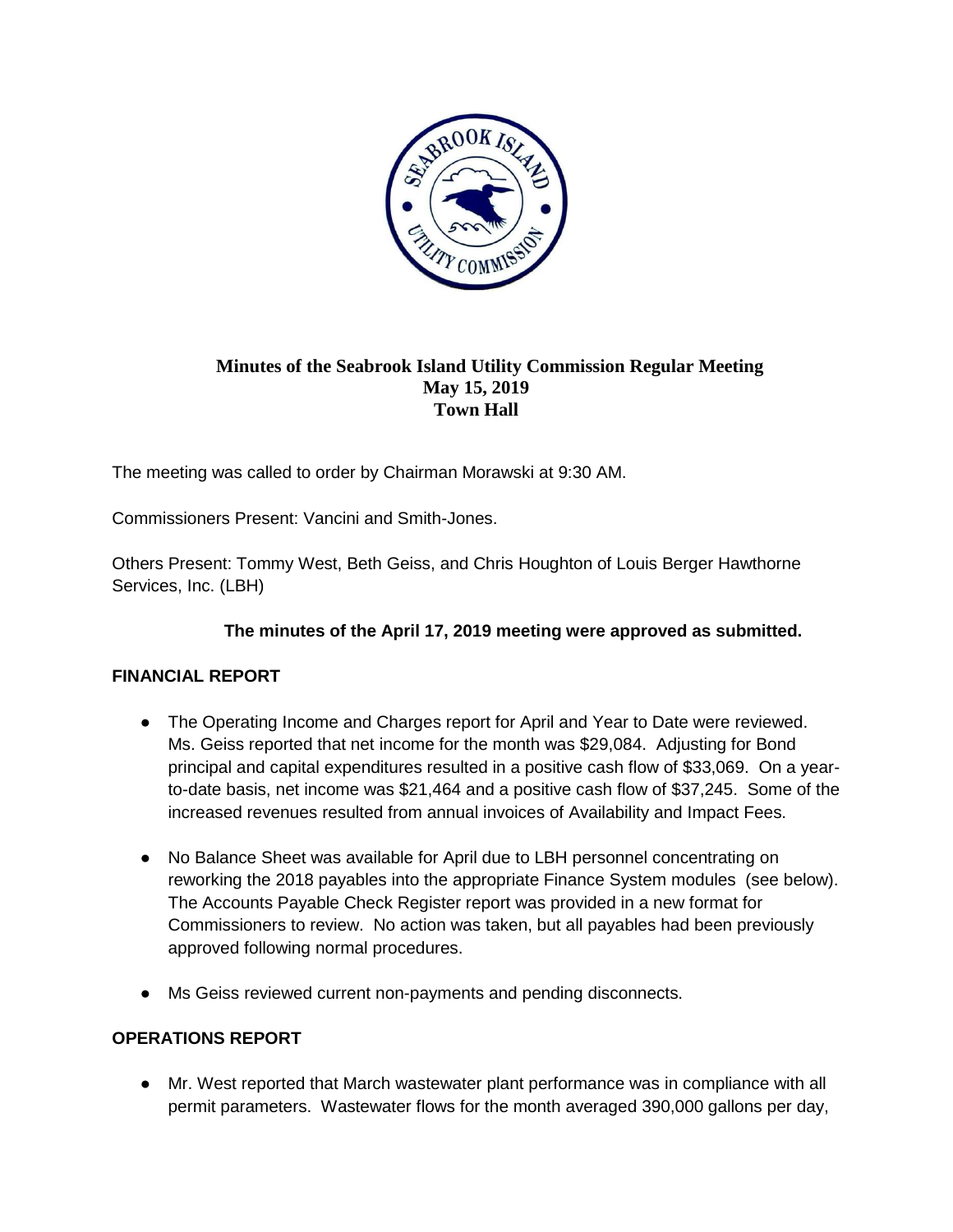with the average for the past 12 months of 419,000 gallons per day, similar to April of 2018. He further reported that SIUC delivered 16,267,434 gallons of water for the month compared to 17,553,894 gallons last year. This accounted for 90.02% of the water received from St. John's for the month compared to 91.32% last year. Mr. West also reviewed the more significant work orders completed during the month.

- Mr. West also reported on a recent sewer line repair in front of Seabrook Island Club. He indicated that a larger length of sewer line would need lining, and that he was working with a local firm that had done a similar lining project for SIUC last year. The project is too small for typical lining contractors. There was further discussion regarding whether the project could be delayed until later in the year to minimize the impact to the budget. It was decided that Mr. West would make that determination and notify the Commission next month.
- There was also a brief discussion regarding the benefits smart meters and whether SIUC should begin phasing them in. This will be further discussed next month.

### **OLD BUSINESS**

- LBH personnel continue to update the 2018 reconciliations into the appropriate Finance System modules. The 2018 Audit could be delayed for this reason, however, Mr. Houghton indicated it is still their intent to meet the June 30 compliance date. He also updated the Commission regarding the Controller position vacancy. Applications are still being accepted through next week, and at present there a 4 applicants that meet the job requirements.
- St. Johns Fire District has requested that SIUC's Fire Hydrant Service fee of approximately \$18,000 per year be eliminated and the cost passed on to all other customers. Mr.Vancini met with Bond Council to discuss the language in the Town's General Bond Ordinance that prohibits SIUC from providing any free service. Bond Council further indicated that South Carolina State Code (Section 6-21-410) also prohibits SIUC from providing free service to the Town or any other party. St.Johns Fire District will be provided this information.

#### **NEW BUSINESS**

• Ms Geiss submitted a proposal from N. Harris Computer Corporation to do printing and mailing of SIUC's utility bills. This would replace the current service from ASFB at a similar cost but provide additional features. The Harris service would consolidate the billing process into a single service, allow SIUC to add and vary language on the bills, and allow personnel to view actual copies (pdf) of the bills. There was also discussion regarding black ink or color printing at a slightly higher cost. Current bills are printed with a blue color which Commissioners proposed a similar color be used. Ms Geiss also reviewed the increasing number of customers utilizing the on-line billing system, 162 as